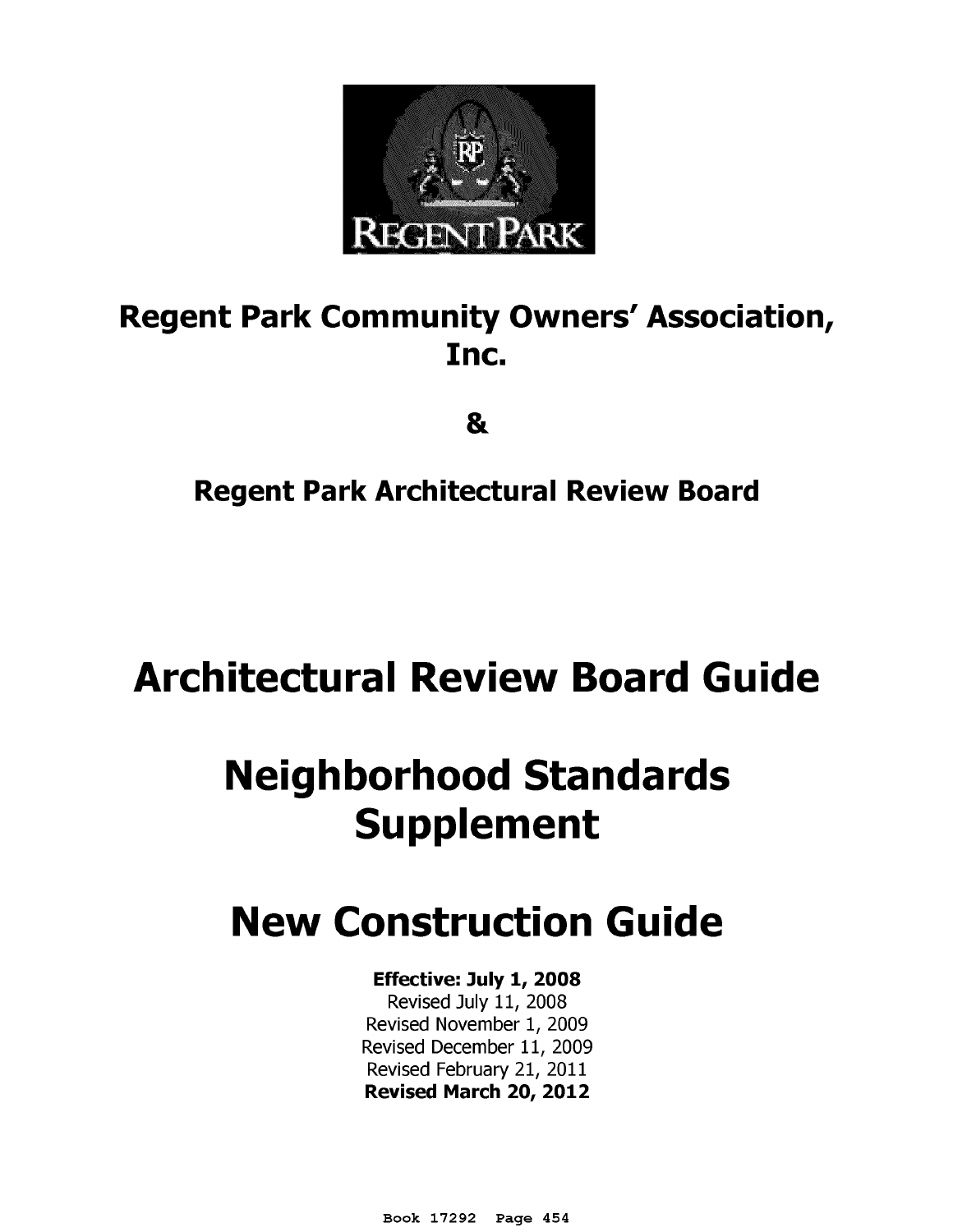## **Table of Contents**

| <b>1. INTRODUCTION</b>                                | 1                                          |
|-------------------------------------------------------|--------------------------------------------|
| 1.1. PURPOSE AND APPLICABILITY                        | $\mathbf{1}$                               |
| 1.2. AUTHORITY                                        | $\mathbf{1}$                               |
| 1.3. INDIVIDUAL NEIGHBORHOOD COVENANTS                | $\mathbf 1$                                |
| 1.4. GOVERNMENTAL PERMITS                             |                                            |
| 1.5 RESPONSIBILITY FOR COMPLIANCE                     | $\begin{array}{c} 2 \\ 2 \end{array}$      |
| 1.6 NO LIABILITY FOR DESIGN DEFECT                    | $\frac{2}{2}$                              |
| 1.7 NO LIABILITY FOR APPROVALS                        |                                            |
| 2. APPLICATION AND REVIEW PROCEDURES                  |                                            |
| 2.1. PRE-EXISTING CONDITIONS                          | $\begin{array}{c} 3 \\ 3 \\ 3 \end{array}$ |
| 2.2. APPROVAL/DENIAL                                  |                                            |
| 2.3. REQUIRED SUBMITTALS                              |                                            |
| 2.4 REVIEW PERIOD                                     | $\overline{\mathcal{A}}$                   |
| 2.5. FAILURE OF THE RPARB TO ACT                      | $\overline{4}$                             |
| 2.6. SUBMITTALS RETAINED                              | $\overline{4}$                             |
| 2.7. VARIANCES                                        | 5                                          |
| 2.8. IMPLEMENTATION OF APPROVED PLANS                 | $\frac{5}{5}$                              |
| 2.9. TIME TO COMPLETE                                 |                                            |
| 2.10. CHANGE AFTER APPROVAL                           | 6                                          |
| 2.11. FAILURE TO COMPLY                               | 6                                          |
| 3. ADDITIONS AND MODIFICATIONS                        | 6                                          |
| 3.1. ANTENNAS AND SATELLITE DISHES (DBS, MDS, DSS)    | 6                                          |
| 3.2. ARBORS AND GAZEBOS                               | $\overline{7}$                             |
| 3.3. BACKYARD PLAY EQUIPMENT AND BASKETBALL GOALS     | $\overline{7}$                             |
| 3.4. COMPOSTING BINS                                  | $\overline{7}$                             |
| 3.5. CLOTHESLINES                                     | $\overline{z}$                             |
| 3.6. DECKS, PORCHES, PATIOS, DRIVEWAYS AND CARPORTS   | $\overline{7}$                             |
| 3.7. DOG PENS, RUNS AND HOUSES.                       | 8                                          |
| 3.8. EXTERIOR HOUSE COLORS, ROOFING AND SOLAR DEVICES | 8                                          |
| 3.9. EXTERIOR LIGHTING                                | 8                                          |
| 3.10. FENCES                                          | 8                                          |
| 3.11. FLAGPOLES AND FLAGS                             | 9                                          |
| 3.12. FIRE PITS, OUTDOOR FIREPLACES AND KITCHENS      | 10                                         |
| 3.13. LANDSCAPING                                     | 10                                         |
| 3.14. LAWN ORNAMENTS AND GARDEN STATUARY              | 10                                         |
| 3.15. MAIL AND NEWSPAPER BOXES                        | 10                                         |
| 3.16. OUTDOOR FURNITURE                               | 11                                         |
| 3.17. POOLS AND SPAS                                  | 11                                         |
| 3.18. RETAINING WALLS                                 | 11                                         |
| 3.19. SCREENING                                       | 11                                         |
| 3.20. STORAGE SHEDS AND OUTBUILDINGS                  | 11                                         |
| 3.21. STORM DOORS AND WINDOWS                         | 12                                         |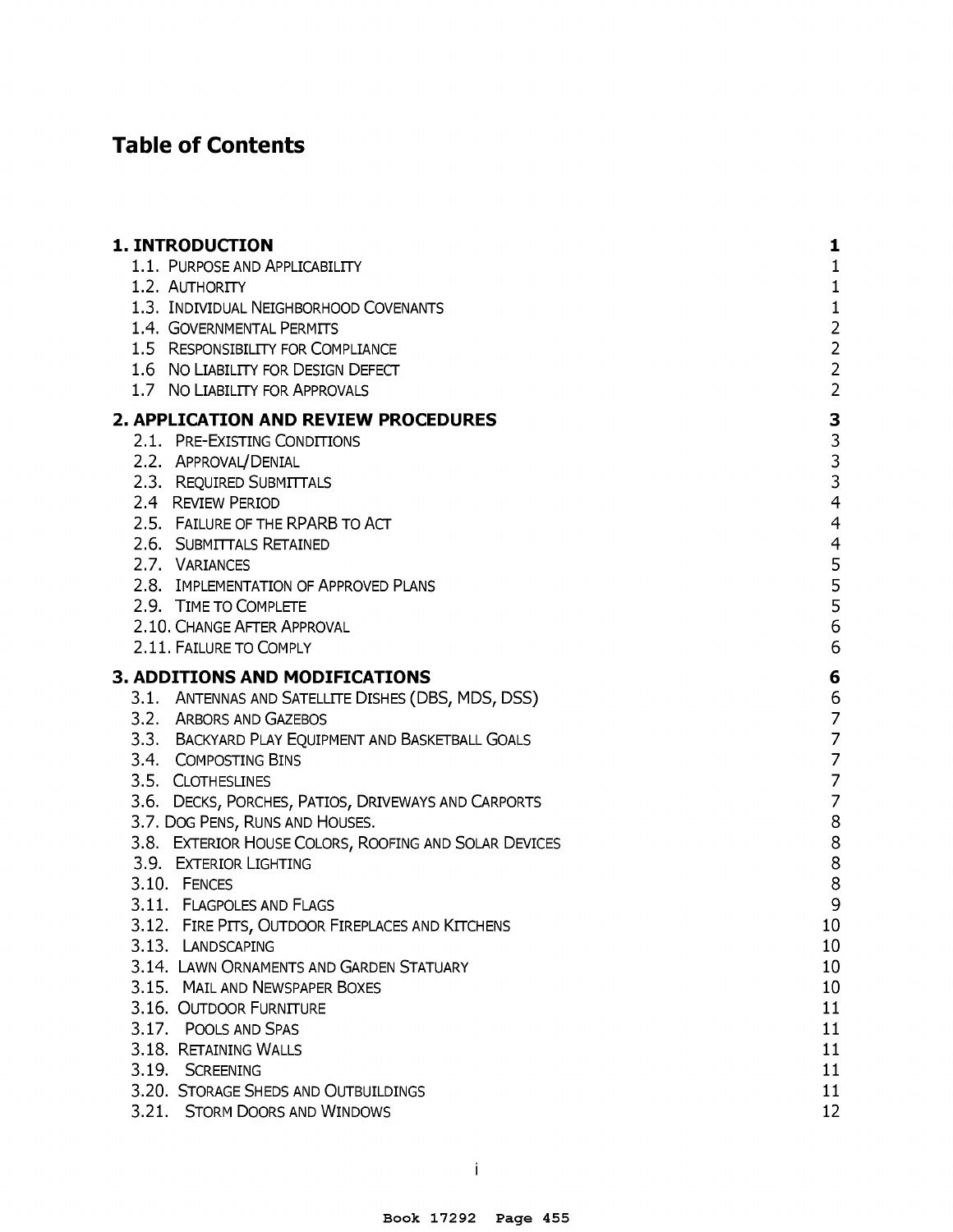| 3.22. TREE REMOVAL                                        |                                                            |    | 12       |
|-----------------------------------------------------------|------------------------------------------------------------|----|----------|
|                                                           | 3.23. WINDOW AIR CONDITIONERS                              |    | 12       |
| 3.24.<br><b>WOODPILES</b>                                 |                                                            |    | 12       |
| 3.25. MODIFICATIONS NOT NAMED                             |                                                            |    | 12       |
| <b>ARB Application</b>                                    |                                                            |    | 13       |
| 4. Neighborhood Standards                                 |                                                            |    | 15       |
| 4.0 Introduction                                          |                                                            |    |          |
| 4.1 Garbage Cans/Recycling                                |                                                            |    | 15       |
|                                                           | 4.2 Outdoor Toys and Equipment                             |    | 15       |
| 4.4 Signs                                                 | 4.3 Parking and Vehicles, RVs and Boat and Trailer Storage | 15 | 16       |
| <b>5. New Construction Guidelines</b><br>5.0 Introduction |                                                            |    | 17<br>17 |
|                                                           |                                                            |    |          |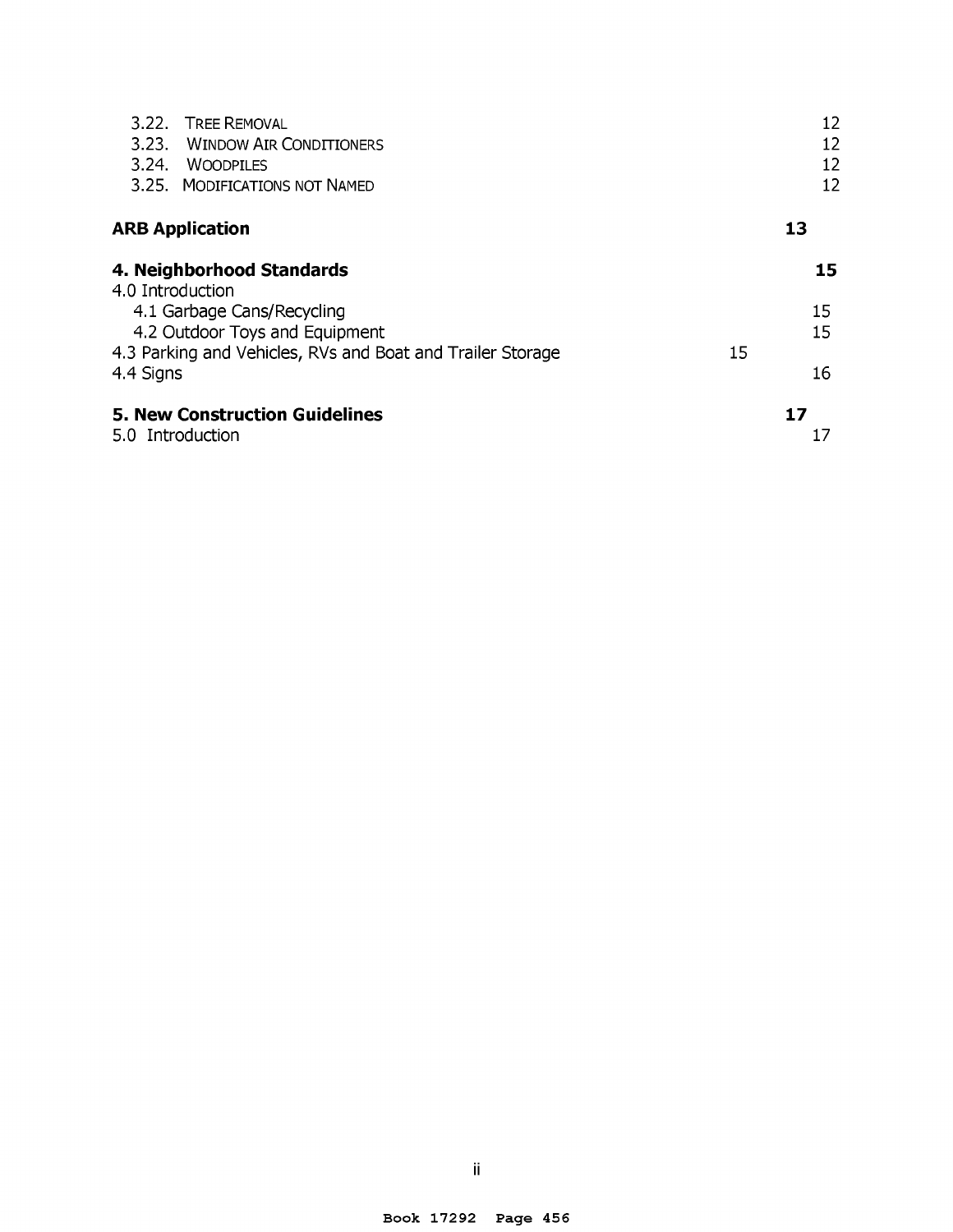## **1. INTRODUCTION**

#### **1.1. Purpose and Applicability**

This Guide to Exterior Modifications and Additions (''Guide'') is adopted pursuant to Article III of the Restated and Amended Declaration of Covenants, Restrictions and Limitations and Provisions for Membership in Regent Park Community Owner's Association, Inc. (the "Declaration"). It is intended to provide guidance to owners of real estate property ("Owner'') within Regent Park (the "Community'') regarding requirements for additions and modifications to property in the Community and matters of particular concern to the Regent Park Architectural Review Board ("RPARB") in considering applications for approval of such additions and modifications. The RPARB will act as an approval clearinghouse for ARB applications and will forward any appeal submissionsto the Regent Park Board of Directors ("RPBOD'') for disposition.In addition, the RPARB will assist the RPBODin setting forth various restrictions on other matters relating to the overall appearance of property in the Community.

Compliance with the guidelines and requirements of this Guide is required, but does not constitute the sole basis for review of applications for approval under Article III of the Declaration, nor does it guarantee approval of any Application for Approval of Exterior Modification (''Application''). **In reviewing each submission, the RPARB may consider any factors it deems relevant. Decisions may be based on purely aesthetic considerations. Each Owner acknowledges that determinations as to such matters are purely subjective and opinions may vary as to the desirability and/or attractiveness of a proposed addition or modification.** 

This document is not intended to replace the Declaration, but rather to clarify and to simplify the process by which homeowners may customize and modify the exterior presentation of their homes and lots.

#### **1. 2. Authority**

The RPBODhas final authority over all matters relating to construction, architecture and landscaping of new construction and modifications of the Properties as set forth in the Declaration. While this Guide is intended to provide a framework for construction and modifications, this Guide is not all-inclusive. The Declaration must also be consulted for conditions or requirements that may apply. In its review process, the RPARB may consider the quality of workmanship and design, harmony of external design with existing structures, and location in relation to surrounding structures, topography, and finish grade elevation, among other things. The RPARB reserves the right to reject any submittal, and may disapprove plans, specifications or other materials, for any reason, including purely aesthetic reasons, which in the sole discretion of the RPARB shall be deemed sufficient.

#### **1.3. Individual Neighborhood Covenants**

Certain neighborhoods have additional requirements as stated in their individual covenants that may not apply to the Community as a whole. The RPARB will faithfully apply these requirements of these individual covenants where applicable. Individual covenants may be further detailed in a respective section, eg. exterior materials, fencing, sheds, etc. It is the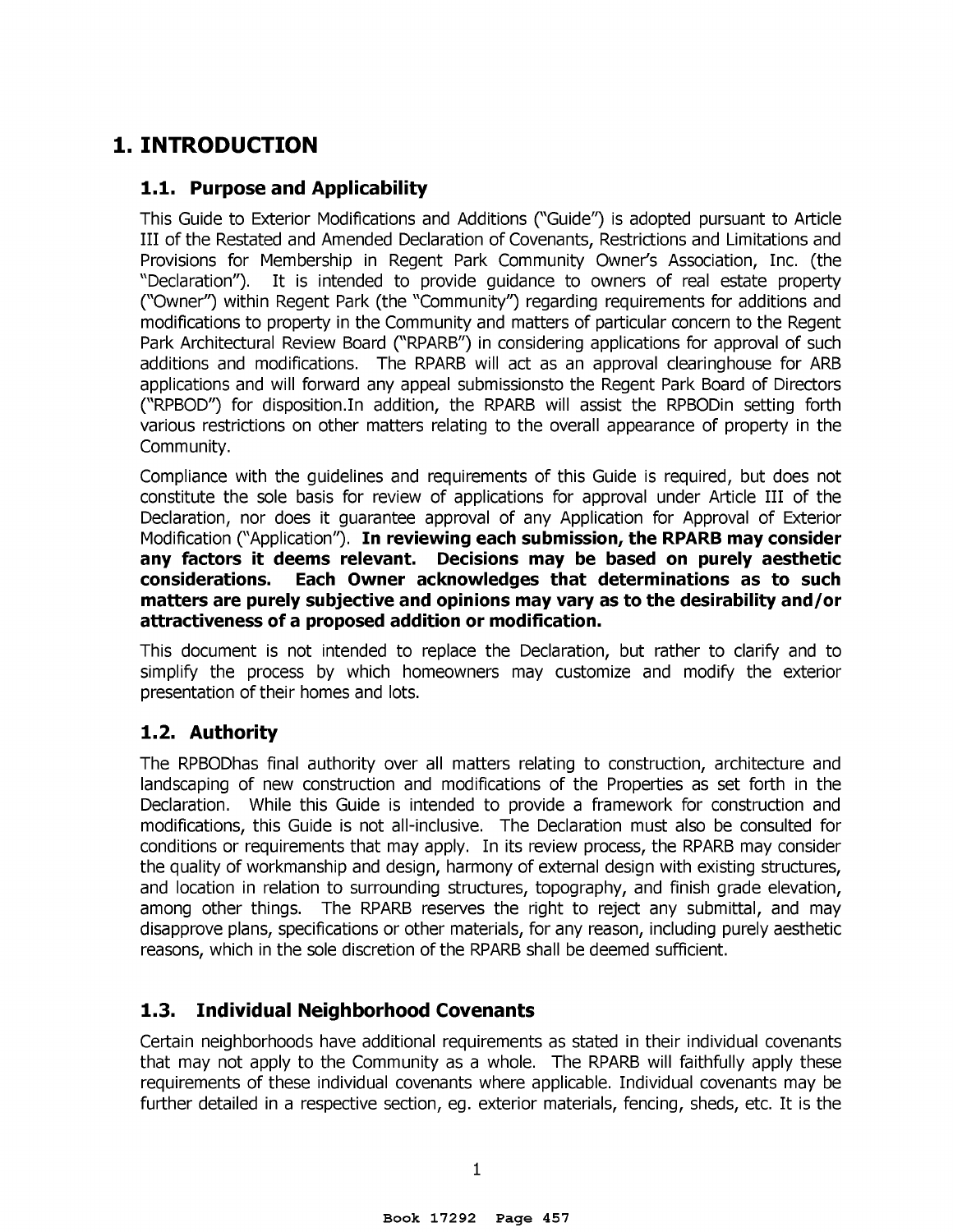Owner's responsibility to refer to their individual neighborhood covenants for complete details. These neighborhood covenants can be found on the RPCOA website.

#### **1.4. Governmental Permits**

It **shall be the Applicants responsibility to obtain all necessary governmental permits and approvals prior to beginning construction.** To the extent that the South Carolina State Building Code, York County Ordinances, or any other government ordinance, building code, or regulation requires a more restrictive standard than the standards set forth in these Guidelines or the Declaration, the government standards shall prevail. To the extent that any government standard is less restrictive, the Declaration and this Guide (in that order) shall prevail.

#### **1.5 Responsibility for Compliance**

It **is the responsibility of the Owner to ensure that all applications for Architectural Review and subsequent construction are in accordance with the applicable zoning requirements, building code requirements, and the requirements of any other laws, regulations, ordinances, and deed restrictions.**  The RPARB and the RPBOD do not review submittals for compliance with such requirements. Approval of plans and specifications by the RPARB and the RPBOD shall not be deemed or construed to mean that improvements constructed in accordance with such plans will comply with applicable zoning requirements, building code requirements, and the requirements of any other laws, regulations, ordinances, and deed restrictions, as to the structural soundness, quality, durability, suitability, fitness or proper functioning of such improvements, and any responsibility or liability therefore is hereby expressly disclaimed by the RPARB and the RPBOD. Owners are further responsible for ensuring compliance with all standards and procedures within this Guide, and all applicable requirements and restrictions set forth in the Declaration, any applicable Supplemental Declaration, and any other applicable architectural and landscape guidelines which address restricted and prohibited conduct and activities within the community.

#### **1.6 No Liability for Design Defect**

Plans and specifications are not approved for engineering or structural design or quality or durability of selected materials, and by approving of such plans and specifications neither the RPARB, the Regent Park Community Owners' Association, Inc. (''RPCOA"), the RPBOD, RPARBor the members of any of them, assumes any liability or responsibility therefore, for any defect in structure constructed from such plans and specifications.

## **1.7 No Liability for Approvals**

Neither the RPARB, the RPCOA, RPBOD nor the members of any of them shall be liable in damages or otherwise to any Owner by reason of mistake of judgment, negligence or nonfeasance arising out of or in connection with any submittal for approval or disapproval or failure to approve or disapprove any plans and specifications. Every person who submits plans or specifications and every Owner of any property agrees that he will not bring any action of suit against the RPARB, the RPCOA, or its officers, directors, members, employees or agents of any of them, to recover any such damages and hereby releases, remises and quitclaims all claims, demands and causes of action arising out of or in connection with any judgment, negligence or nonfeasance and hereby waives the provisions of any law which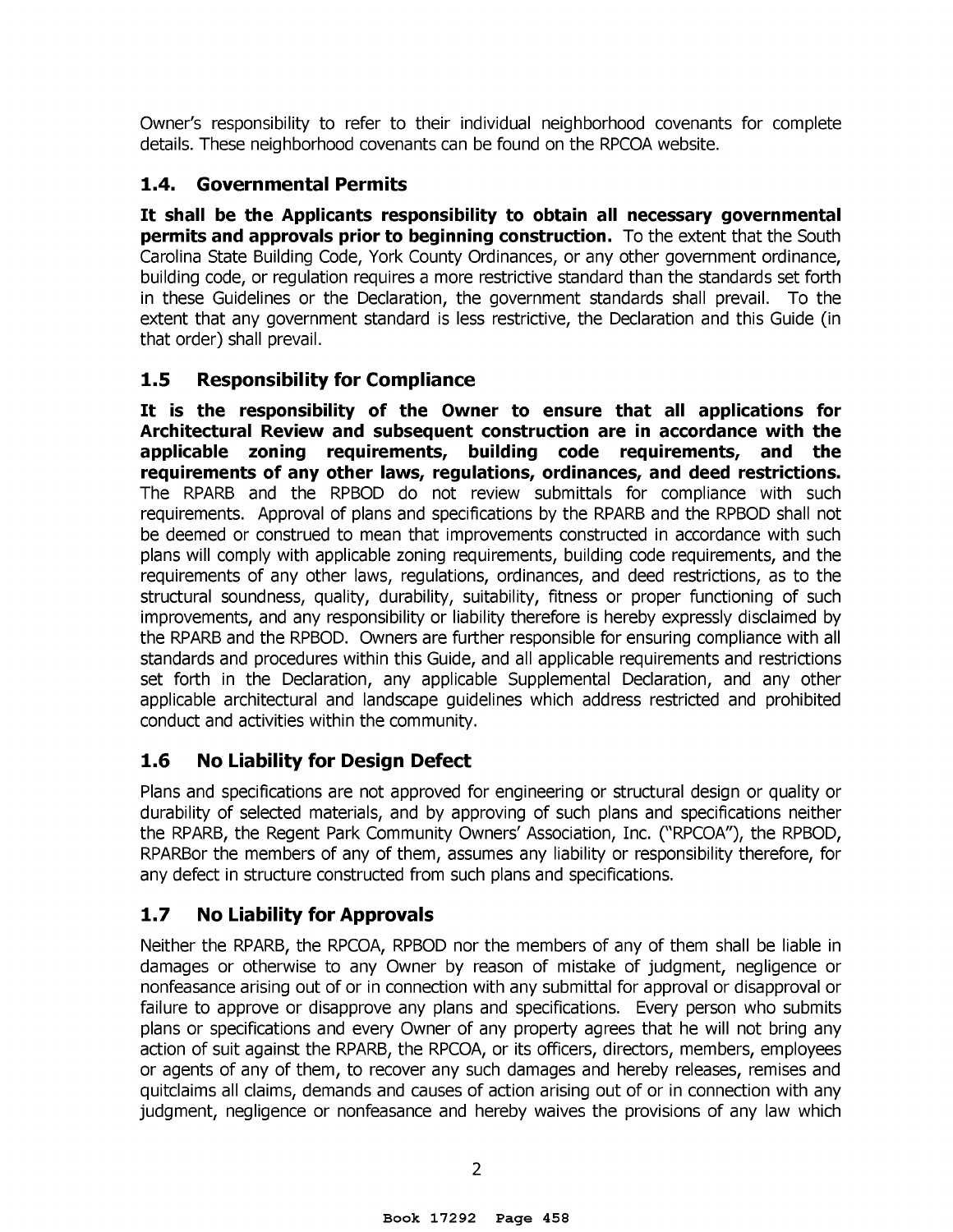provides that a general release does not extend to claims, demands and causes of action not known at the time the release is given.

## **2. APPLICATION AND REVIEW PROCEDURES**

#### **2.1. Pre-Existing Conditions**

Any permanent structure (fence, outbuilding, addition, etc.) or landscaping, having previously received approval from the RPARB or its predecessor, and in existence prior to the effective date of this Guide, shall be considered "grandfathered-in" and shall not be required to be modified to meet the requirements of this Guide. However, any and all modifications to "grandfathered-in" structures shall be subject to the requirements of this Guide.

#### **2.2. Approval/Denial**

Approval or denial is a result of a simple majority of the members of the RPARB. **Written approval of an Application for Exterior Modification is required prior to commencement of any construction or implementation.RPCOA** dues must be current and all other fees must be paid before the RPARB will consider an Application.

Denial of the Application shall also be in writing. An Owner who has submitted an Application (''Applicant'') and who has had their submission denied and who disagrees with the decision may appeal the decision to the RPBOD with such appeal being filed with the RPBOD within fifteen (15) days of the denial. The Applicant and the RPARB shall both have reasonable opportunity, at one or more meetings, to present evidence and arguments as to why the denial should be affirmed or overruled. Following the last such meeting the RPBOD, by majority vote, either shall affirm or overrule, in whole or in part, a decisionand shall notify both the Applicant and the RPARB, in writing, within twenty (20) days of the final decision.

#### **2.3. Required Submittals**

**All Applications are to be made at least thirty (30} days in advance of the anticipated construction commencement date in order to allow time for review.**  Note that in some instances, more time may be required for review if additional information is required of the Applicant. The Applicant should submit earlier than thirty (30) days in advance of construction when possible.

The following items must be submitted to the RPARB for approval:

- a. A completed RPARB Application for Exterior Modification. Applications are available from the RPCOA website or Wm Douglas Mgt.
- b. A copyof the home's survey illustrating proposed location of home or modification or addition in relation to lot lines, set backs, existing structures and road right-of-ways.
- c. A setof site plans, specifications, written descriptions, elevation drawings, sample photos, color chips and/or material samples as applicable to appropriately describe the proposed modification(s) or addition(s).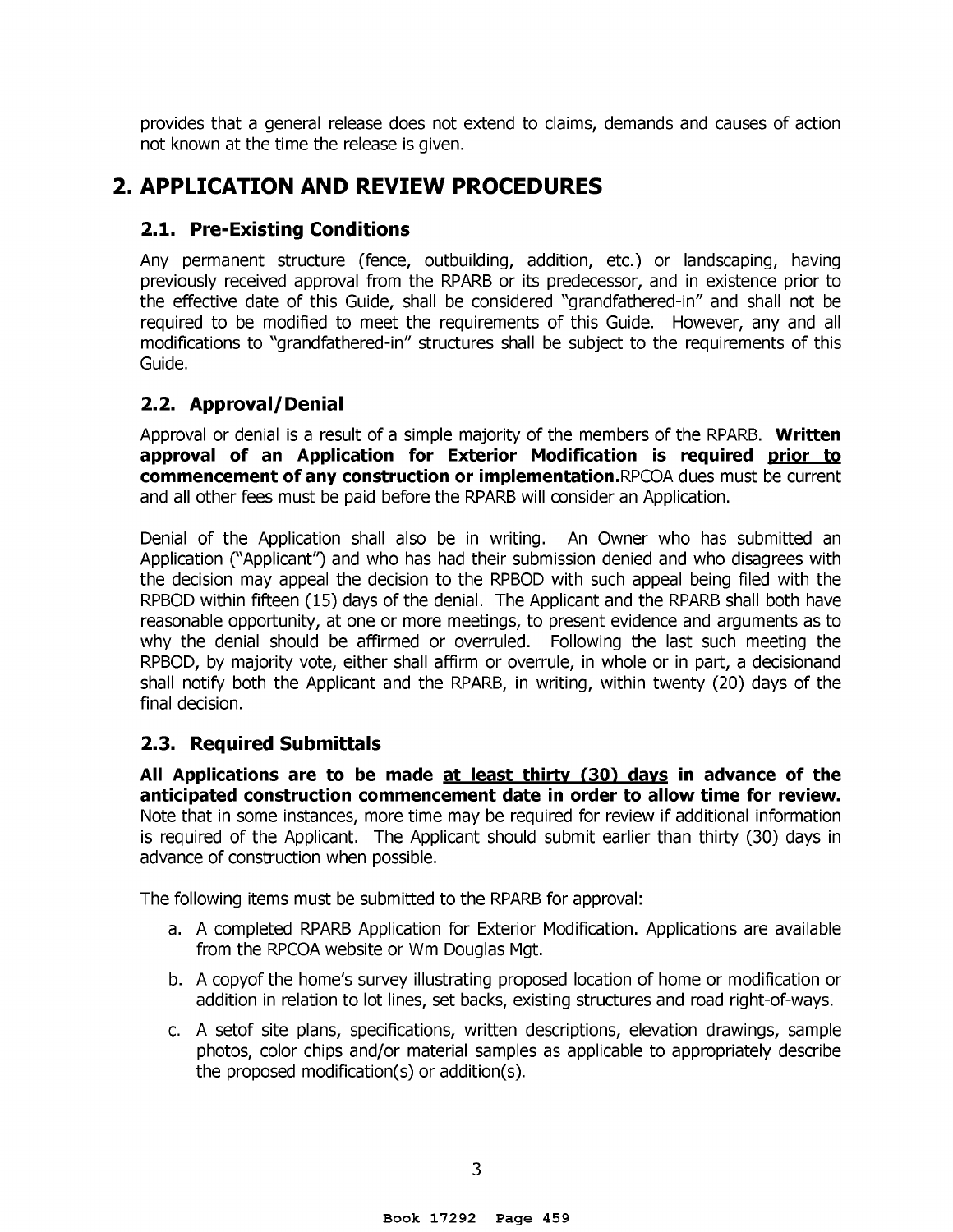The RPARB reserves the right to require the submittal of other information, data, drawings and proposed construction material samples as deemed necessary. **The Applicant is urged to supply as much information as possible with the initial Application to decrease the chance of the RPARB requiring additional submittals.** 

Submit all items required to:

RPCOA c/o William Douglas Management 4523 Park Road, Suite 201 Charlotte, NC 28209

Or via email to: regentpark@wmdouglas.com

#### **2.4 Review Period**

Properly completed Applications, including all required submittals, fees, bonds, and dues, will be reviewed and a written response issued, within thirty (30) calendar days of receipt. A letter from the RPCOA or its agent will be sent to the Applicant stating the submittal status as one of the following:

**"Approved as Submitted"** - The entire Application is approved as submitted.

**"Approved with Conditions"** - The Application is not approved as submitted, but approved with the RPARB suggestions for curing objectionable features or segments noted. The Applicant must correct the plan's objectionable features or segments, and the Applicant may be required to resubmit in order to receive approval prior to commencing the construction or alteration.

**"Disapproved"** - The Application is rejected. The RPARB may provide comments, but is not required to do so.

**"Request for More Information"** – The Application remains under review pending the submission of additional information in order to complete the review. Note that in this event the review period time is reset from the date at which the additional information is submitted.

#### **2.5. Failure of the RPARBto Act**

It is the goal of the RPARB and the RPBOD to review all Applications within thirty (30) calendar days of submission; however, the lack of a timely review does not imply approval by the RPARB. The Applicant must receive a letter from the RPCOA or its agent stating the Application is approved before work may begin.

#### **2.6. Submittals Retained**

One copy of approved Applications and submittal items will be retained by the RPARB for inspection and record purposes.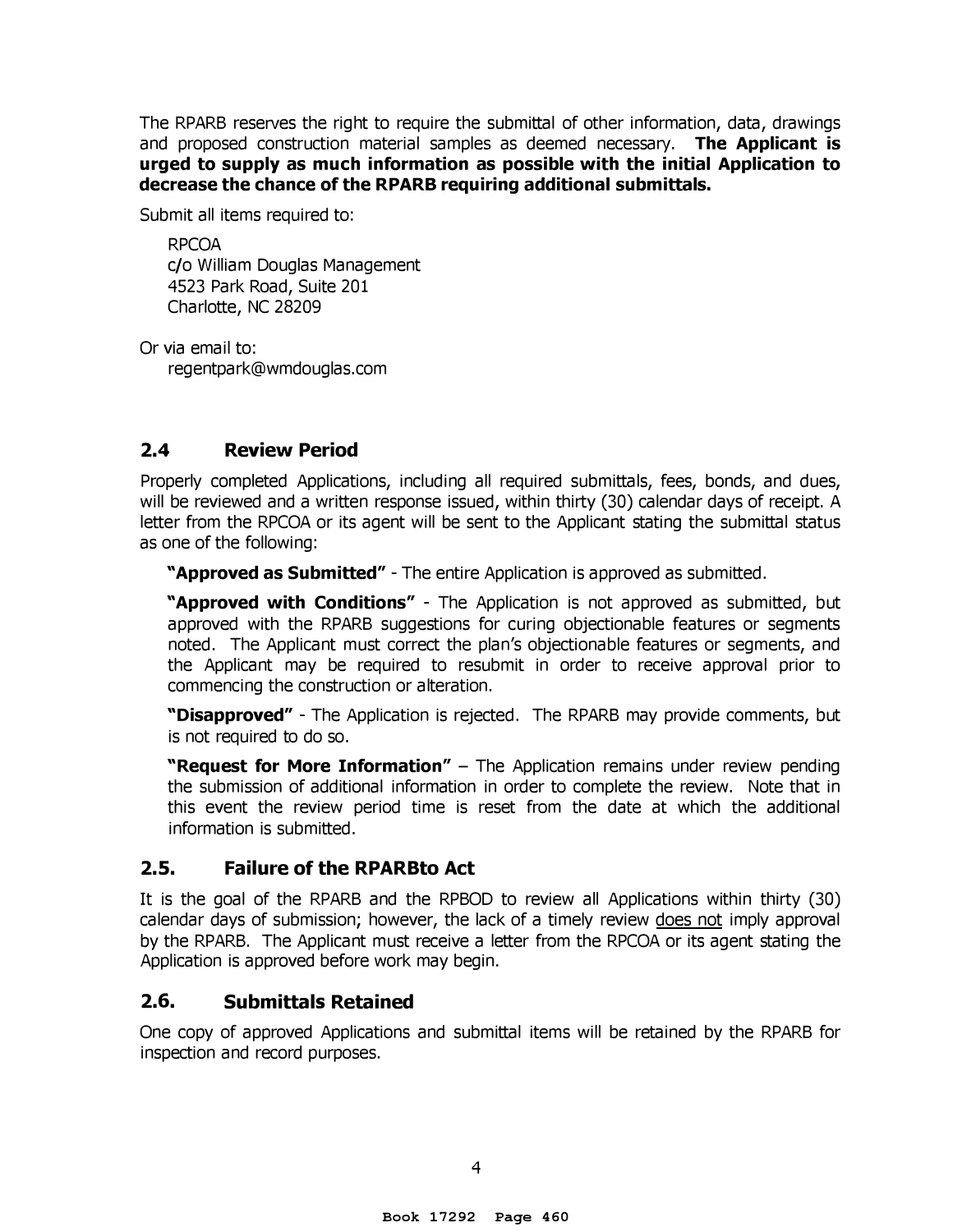#### **2.7. Variances**

Variances may be granted in some circumstances including, but not limited to, odd shaped lots or parcels, topography, natural obstructions, hardship, or environmental considerations. All variance requests must be submitted in writing to the RPARB, stating the reason for the request and proposed mitigation of the variance. The RPARB will review the variance request and determine approval status. If the RPARB is unable to come to a consensus, the RPARB will forward the request to the RPBOD for final disposition. The RPARB or RPBOD shall have the power to grant a variance from strict compliance in such circumstances, so long as the variance does not result in a material violation of the Declaration or governmental regulations. No variance shall be effective unless in writing and signed by a representative of the RPARB or RPBOD. The granting of variances to one Owner does not invalidate this Guide and need not be considered in deliberations on the exterior modifications of other Owners within the community.

## **2.8. Implementation of Approved Plans**

**All work must conform to approved plans.** If it is determined by the RPARB or the RPBOD that work completed or in progress on any site is not in compliance with this Guide or any approval issued by the RPARB; the RPARB shall notify the RPBOD, who in turn will notify the Owner in writing of such noncompliance, specifying in reasonable detail the particulars of noncompliance, and shall require the Owner/Builder to remedy the same at the Owner's expense. If the Owner fails to remedy such noncompliance or fails to commence and continue diligently toward achieving compliance within the time period stated in the notice, then such noncompliance shall be in violation of the Declaration and this Guide.

**By submitting an Application, the Applicant grants to the members of the RPARB andthe RPBOD permission to access the property for an inspection of the proposed project as well as the work itself, either during the progress of the work and or upon conclusion of the work, in order to ascertain that the work performed is as approved and in compliance with this Guide and the approved Application.** Access to the property shall be limited to the exterior of the residence. This inspection is NOT for the purposes of determining the quality of the workmanship, adherence to building and zoning regulations, or compliance with any governmental body, board or agency, etc., on behalf of the Applicant, any contractor or any government agency,. If a RPARB or RPBODrepresentative suspects that there may be work performed which is non-compliant to building and or zoning regulations, the representative may report the concern to the applicable unit of government for verification.

## **2.9. Time to Complete**

The RPARB may stipulate a time limit for the completion of the construction. The time limit shall be reasonable and appropriate to the work. **If no maximum time period is specified in the approval or in any other agreement, construction shall be completed within 120 days, beginning with the date of the approval.** The Applicant may request an extension of such maximum time period not less than thirty (30)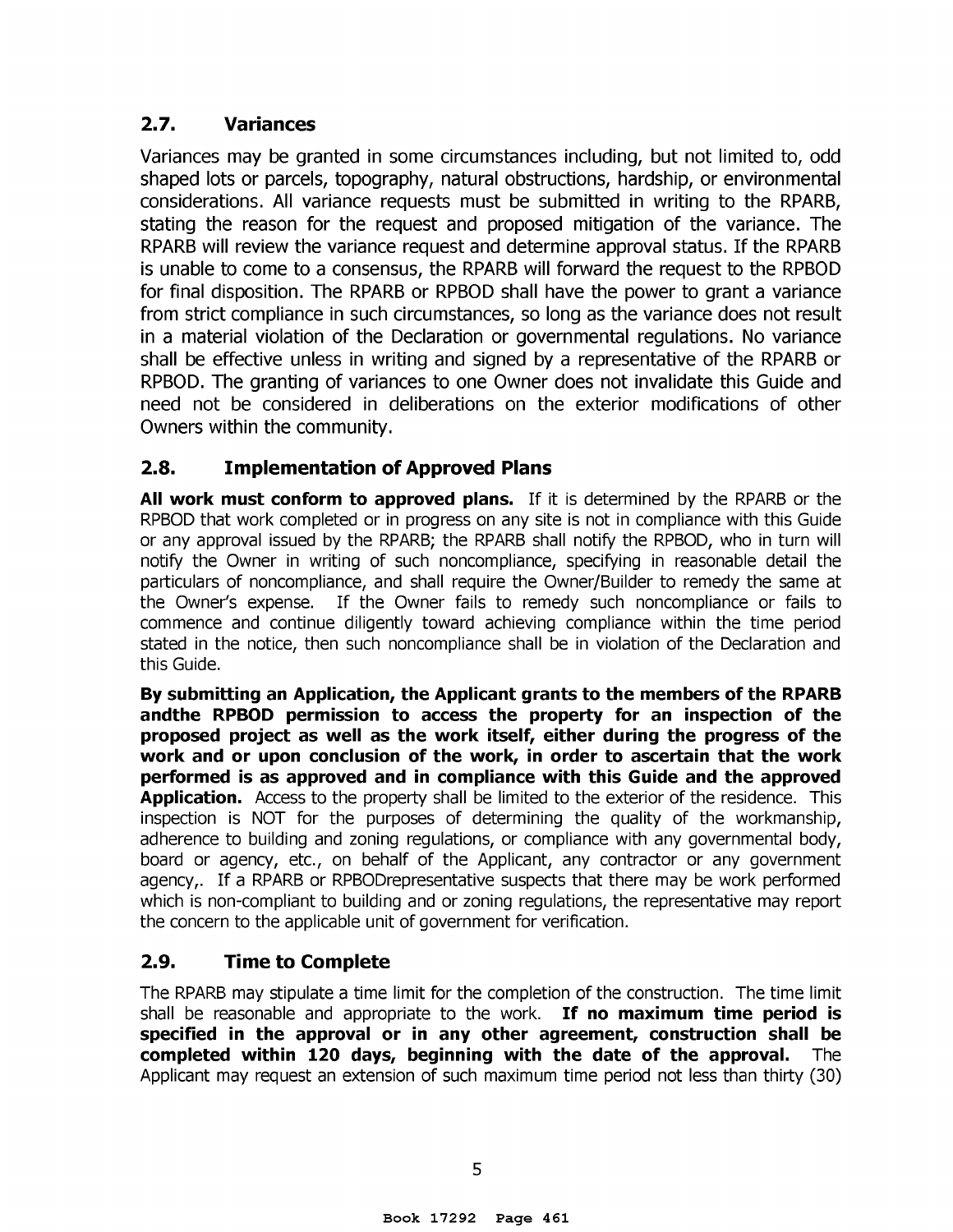days prior to the expiration of the maximum time period, which the RPARB may approve or disapprove, in its sole discretion.

If construction is to be halted for a period of (30) thirty days or longer, then written notice shall be given to the RPARB. The RPARB may then require certain measures to be taken.

If construction is not completed on a project within the period set forth in the approval or within 120 days, if no period is set forth, or within any extension approved by the RPARB, the approval shall be deemed withdrawn, and the incomplete construction shall be deemed to be in violation of the Declarations and this Guide.

#### **2.10. Change After Approval**

All proposed changes to structures, including changes that affect the exterior of any building, colors, windows, doors, grading, paving, utilities, landscaping, or signage, made after the final approval of plans must be submitted to and approved in writing by the RPARBprior to implementation. Close cooperation and coordination between the Applicant and the RPARB will ensure that changes are approved in a timely manner. If York County or any other authority having jurisdiction requires that changes be made to final construction plans previously approved by the RPARB, the Applicant must notify the RPARBof such changes and receive approval from the RPARB prior to implementing such changes.

#### **2.11. Failure to Comply**

Exterior modifications that are not listed in this Guide as pre-approved cannot be made without the prior approval of the RPARBor the RPBOD. In the event such unapproved modifications are made, the Owner may be required to return the property to its former condition at his or her expense, and may be subject to the following fines:

- a. Any unapproved modification may be subject to a fine of not less than 30% of the annual RPCOA dues in place at the time the modification is brought to the attention of the RPARB or the RPBOD. This fine may be levied even if the Owner is not required to remove or otherwise alter the unapproved modification.
- b. If the Owner is required to remove or alter the unapproved modification, the Owner shall have ten (10) calendar days in which to comply. In the event the Owner does not comply to the satisfaction of the RPBOD within the ten (10) day time period, a fine of not less than 10% of the annual RPCOA dues in place at the time may be levied for each day the unapproved modification is deemed to be out of compliance.

The RPBOD shall be the sole authority in determining compliance.

## **3. ADDITIONS AND MODIFICATIONS**

#### **3.1. Antennas and Satellite Dishes (DBS, MDS, DSS)**

Antennas require RPARB approval.

Satellite dishes of one (1) meter or less in diameter are pre-approved when installed in compliance with FCC Telecommunication Act of 1996 Section 207.AII reasonable effortsshould be made by installer to avoid direct and unaesthetic view of the satellite dish.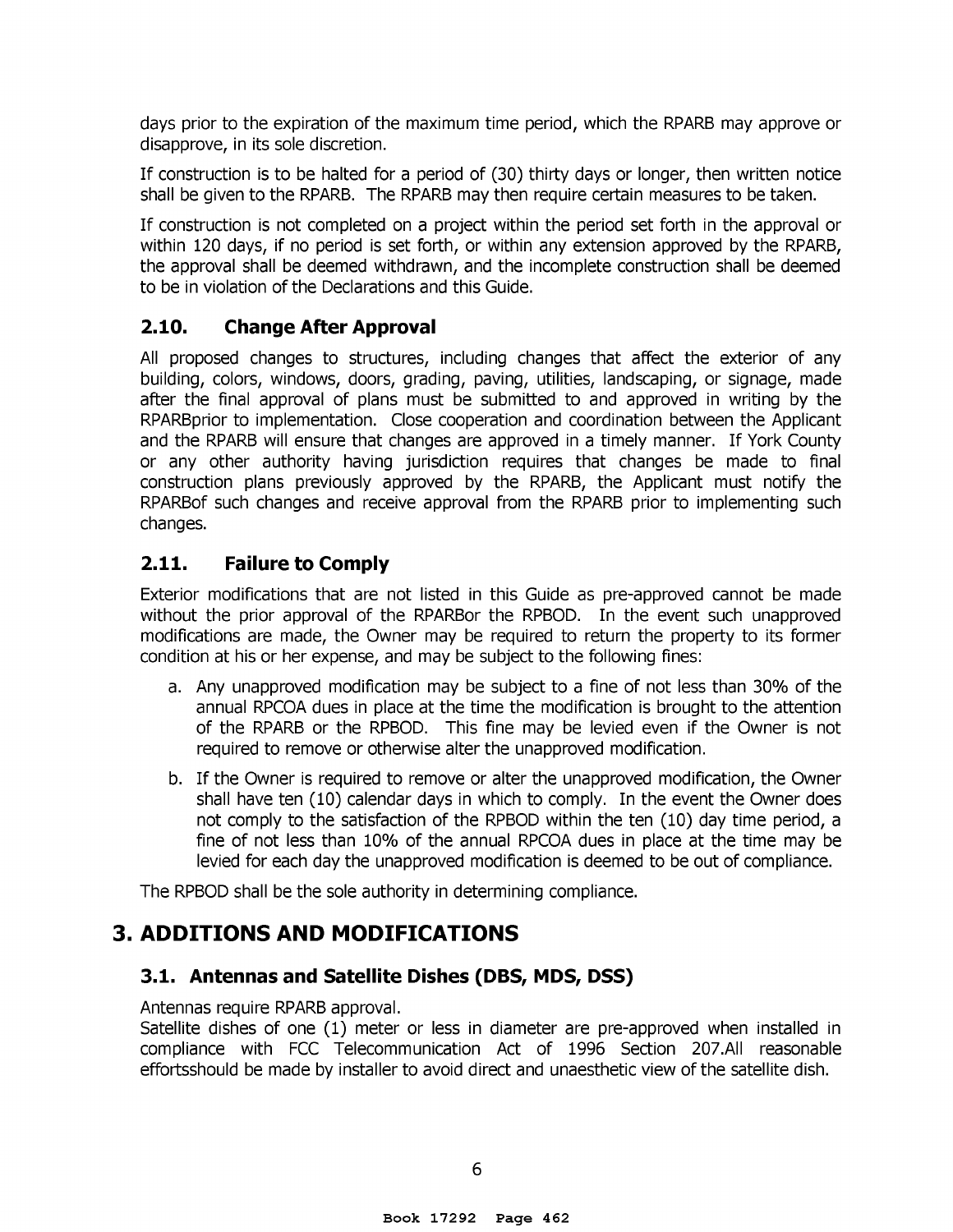#### **3.2. Arbors and Gazebos**

The construction or modification of arbors and gazebos require RPARB approval.

#### **3.3. Backyard Play Equipment and Basketball Goals**

Wooden, stained (natural wood play equipment and trampolines installed in rear yards at least six (6) feet inside property lines are pre-approved. All other large play equipment (eg: playhouses, large sandpits, etc.) require RPARB approval.

**Play structures of any type are not permitted in the front or side yards.** In the case of a corner lot, any play equipment or structure shall be installed in the rear yard as far as possible from the abutting street.

Freestanding basketball goals mounted on black poles are pre-approved provided that the backboard is installed perpendicular to the street. The goal must be mounted on the lot a minimum of eleven (11) feet from the back of curb and set at least 6 feet inside the property line(s). **Backboards or rims may not be attached directly to the house or garage.** Portable basketball goals are not permitted within the road or community right-ofway and must be maintained in a presentable manner.

#### **3.4. Composting Bins**

One (1) composting bin measuring not more than thirty-six (36) cubic feet in volume and four(4) feet in height may be permitted in the rear yard if located a minimum of six (6) feet from all property lines and adequately screened by approved landscaping or other materials so as to be concealed from view of neighboring property and the street. In the case of a corner lot, any composting bin shall be installed in the rear yard as far as possible from the abutting street. Composting bins must be maintained to minimize odors and avoid attracting animalsand insects.

#### **3.5. Clotheslines**

Outdoor clotheslines of any description or typeandthe drying of any clothes outdoors are prohibited in the Community.

#### **3.6. Decks, Porches, Patios,Driveways and Carports**

Modifications to decks, porches, patios include, but are not limited to:

- constructing
- enclosing
- extending

Deck and patio modifications at the same level as the existing deck or patio are preapprovedprovided the materials and colors used are compatible with the existing deck or patio and the total deck or patio size after such modification does not exceed 300 square feet.All other deck and patiomodifications require RPARB approval.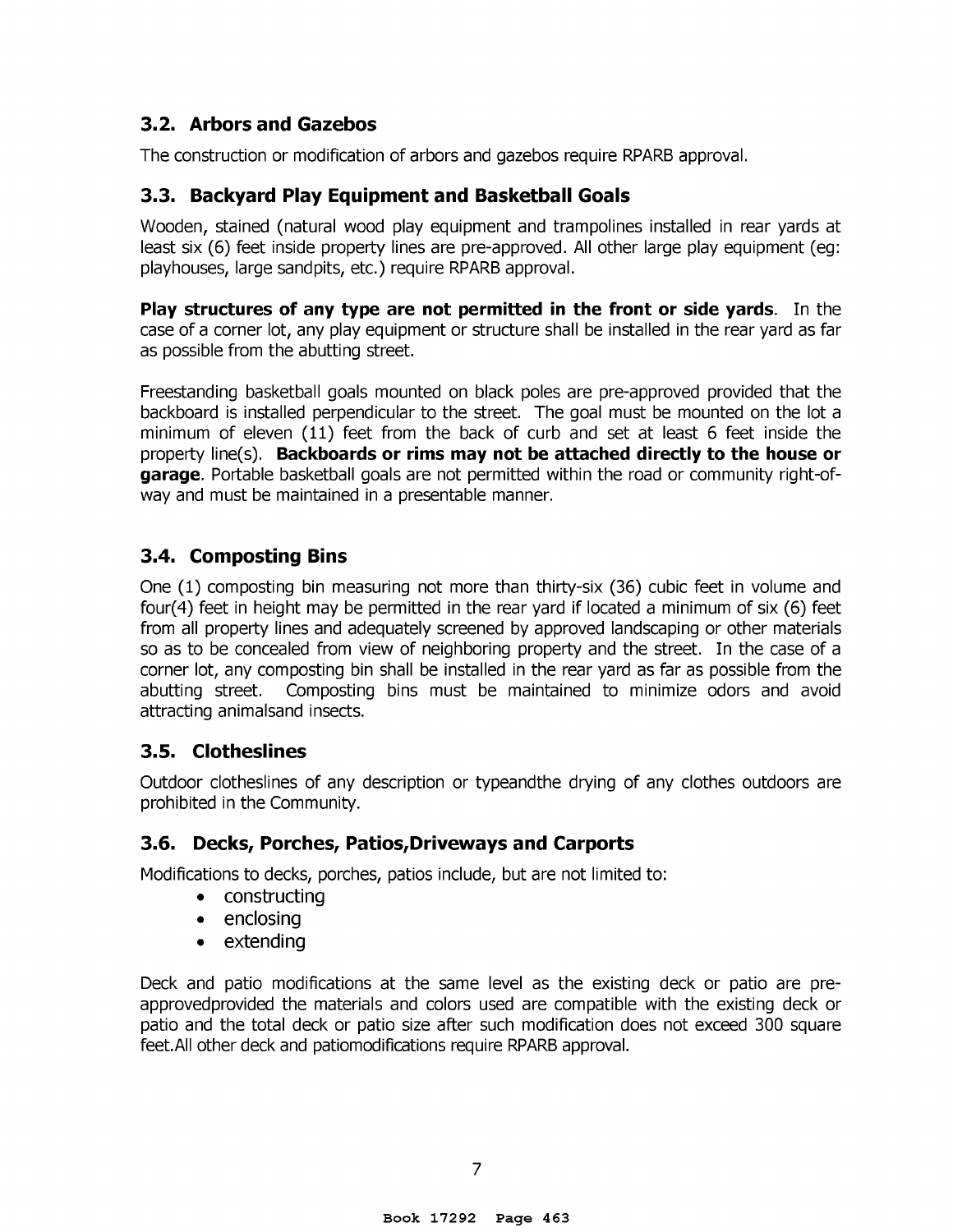All driveway construction and modifications require RPARB approval. Driveways shall be constructed of concrete and/or concrete pavers. Asphalt, gravel, woodchips, grass or other materials are not suitable for driveways.

Carports are not permitted.

#### **3.7.Dog Pens, Runs and Houses.**

Dog Pens of chain link construction are not allowed. Dog Runs must meet local and state laws for canine safety and are only allowed in side or rear yards screened from street view. Doghouses are pre-approved provided they are of quality construction and finishand are located a minimum of ten (10) feet inside property lines behind the house (screened from street view by the house). In the case of a corner lot, doghouses shall be installed in the rear yard as far as possible from the abutting street.

#### **3.8. Exterior House Colors, Roofing and Solar Devices**

House exterior repainting of the existing color is pre-approved.

Any modificationsto the existing colors require RPARB approval. Color chips or siding samples are to be submitted with the application.

Roofing additions and modifications of similar color and design are pre-approved. Any other additions and modifications require RPARB approval.

Solar Shingles are pre-approved provided the color matches closely with the existing standard shingles. Any other solar modification requires RPARB approval.

#### **3.9. Exterior Lighting**

Landscape and security exterior lights do not require RPARB approval, however,the RPARB may review the visibility, style and aesthetics of any exterior lighting fixture for acceptable appearance. Exterior lights shall be conservative in design and as small in size as practical. Lights should be directed toward the house or ground and limited in wattage to 2,000 lumens. Low voltage (12 volt) lighting is preferred.

Seasonal holiday decorative lighting is pre-approved; however, holiday lights are not permitted earlier than 30 days prior to the holiday and must be removed no later than 15 days after the holiday.

#### **3.10. Fences**

All fencingrequires RPARB approval. The application must include 1) a site drawing delineating property lines, residence, adjoining properties' fencing (as applicable) and location of proposed fencing/gates; 2)pictures or description of proposed fence style and materials.

Fencing is permitted in front yards as long as the fence is no closer to the street than the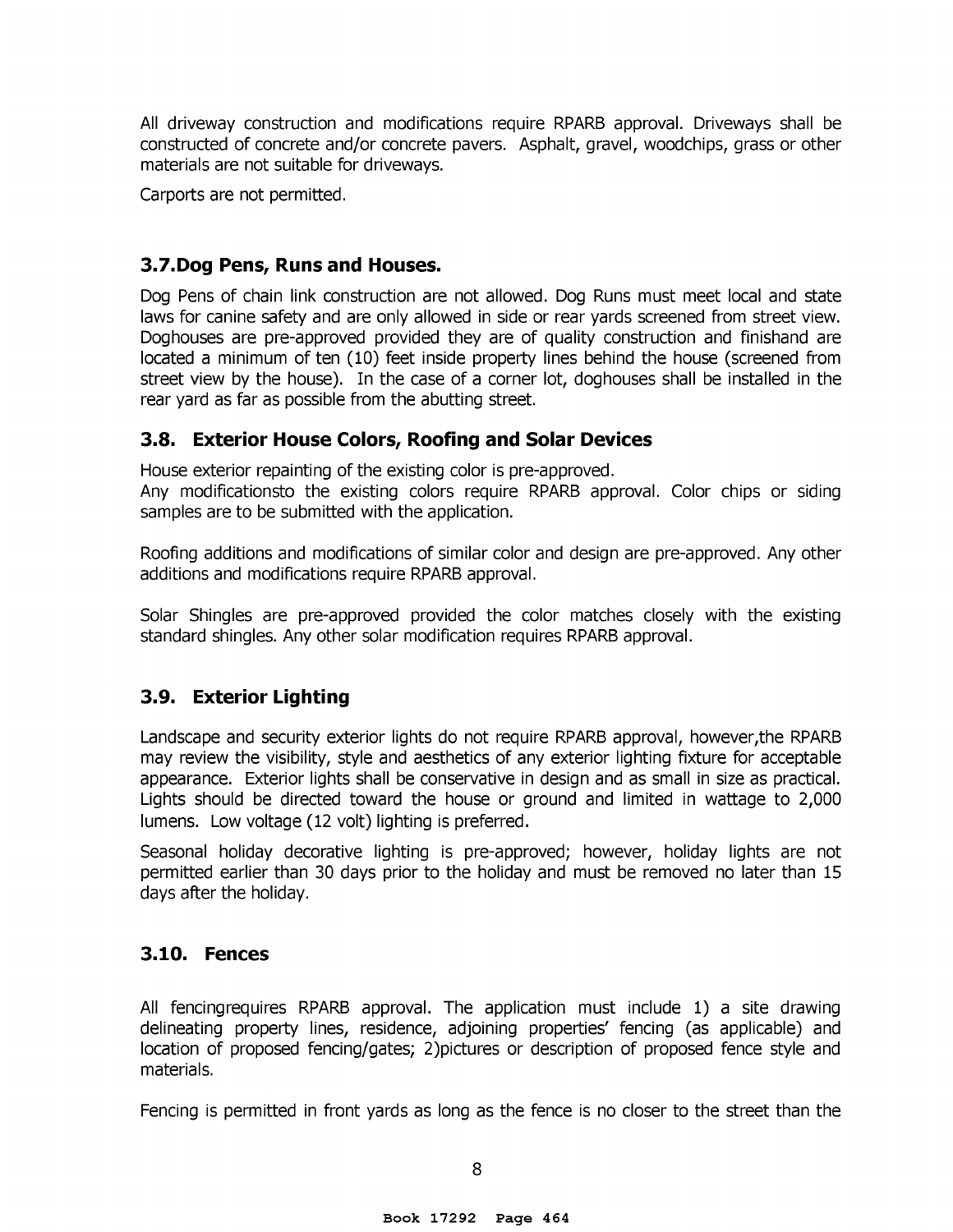front face of the residence. Fence lines should follow closely to owner's property boundaries preventing undesirable spaces between adjoining homeowners' fence/property boundaries;additionally, fences shall not be placed inside property boundaries unless existing trees or other obstacles require adjustment to the fence location; in these circumstances, the fence shall always be shifted inside the property boundary of the installing homeowner's lot. Fencesshall not extend outside theproperty boundaries of the installing homeowner's lot.

A single fence shall be permitted between adjacent lots sharing a common side or rear property line unless a drainage swale straddles the property line. Fences shall be installed at the top of the slope adjacent to a drainage swale and one access gate must be installed. Each homeowner is responsible for mowing and maintaining their property in the drainage swale. Lawn clippings, leaves or other debris shall not be allowed to accumulate in drainage swales.

Fences installed within an easement area are subject to removal for maintenance within the easement. Owners bear the risk of re-installing any fencing that must be moved within an easement.

Gates, if installed, shall be designed to be compatible and complimentary to the fence design.

Fences on corner lots abutting a local residential street must be installed parallel to the side street. The fence must be installed a minimum of 15 feet from the back of the curb (to allow for the road right-of-way).

#### **Chain-link fences are not permitted on lots within the Community.**

Privacy fences may be used up to a maximum of six (6) feet in height.

All fences are to be compatible with the house and adjacent properties and must be "neighbor friendly" or installed with the finish side facing out.

Fences on a slope shall either stair step evenly with the grade or run parallel to the grade; however, in both situations the panels or pickets must be installed perpendicular to a horizontal reference line and not the existing grade.

#### **3.11. Flagpoles and Flags**

Flags visible from the exterior of a dwelling may be hung only on flagpoles meeting the following criteria and are pre-approved:

- a. One flagpole not to exceed four (4) inches in diameter or sixty (60) inches in length may be mounted on the front of the house. One freestanding flagpole not to exceed 20 feet in height may be placed in the homeowner's backyard provided that it is set back at least 6 feet from all property lines. Freestanding flagpoles are not permitted in front or side yards.
- b. Flags shall not exceed 4' x 6' in size. Only official flags of countries, seasonal decorative flags, andsports team flags may be displayed; flags that display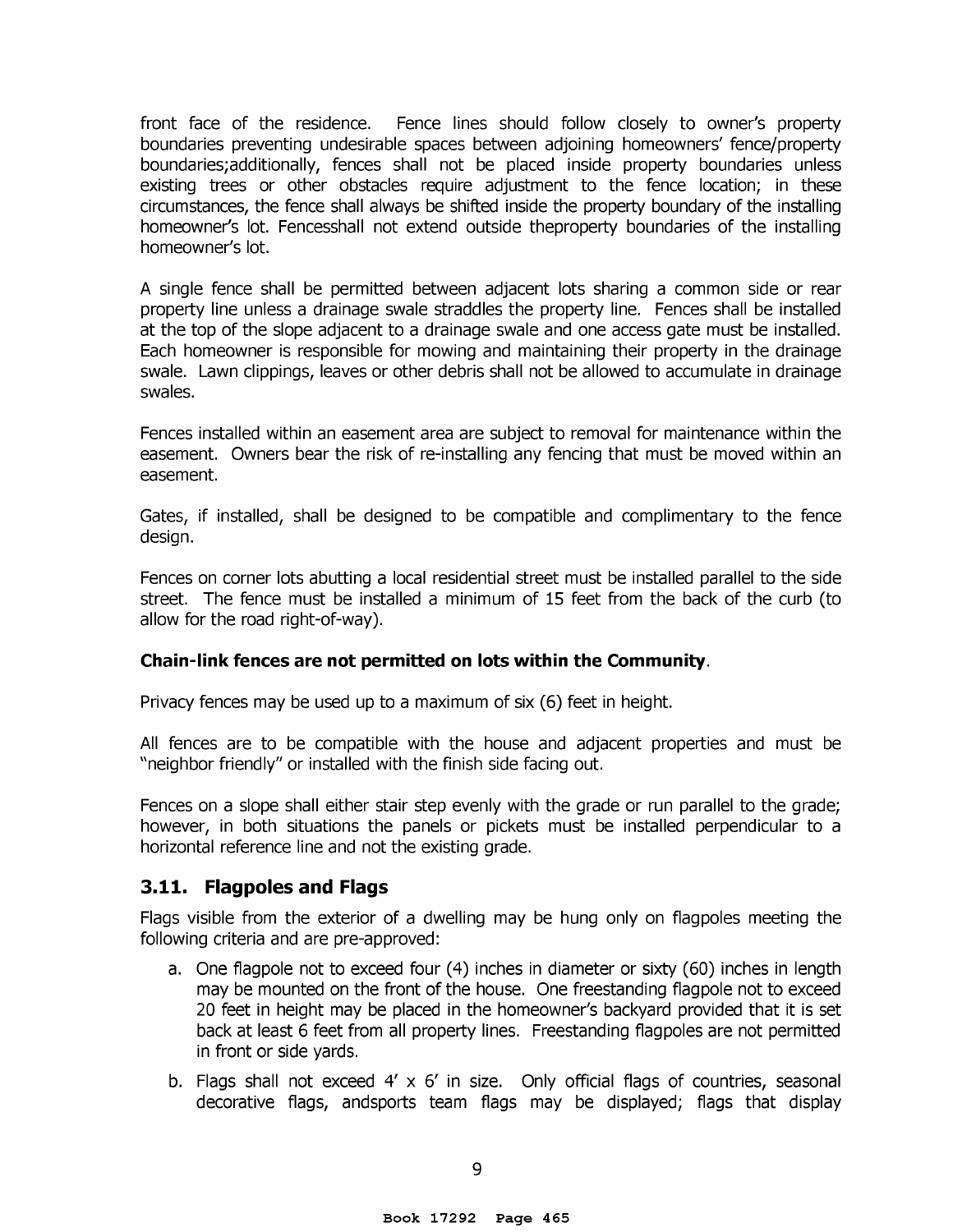trademarks or advertising shall not be permitted. Flags shall be maintained in good condition. Holiday and other celebratory flags must not be in place more than 30 days prior to an event and must be removedno later than 15 days after the event.

#### **3.12.Fire Pits, Outdoor Fireplaces and Kitchens**

The installation of fire pits, outdoor fireplaces and kitchensrequire RPARB approval. Refer to local county ordinances regarding residential outdoor burning practices.

#### **3.13.Landscaping**

The following landscaping modifications are pre-approved:

- a. Addition or removal of annual or perennial plants in existing landscaping beds
- b. Addition of planting beds adjacent to the house foundation
- c. Addition or modification of planting beds not adjacent to the house foundation in the rear or side yard
- d. Addition or replacement of mulch with similar materialsin existing planting beds.
- e. Replacement of existing trees, shrubs or other plantings that are diseased, damaged or dead, provided replacement is of same or similar plant material.

#### **All other landscaping modifications shall require RPARB approval.**

#### **The planting of vegetables and vegetable gardens are prohibited from being planted in front lawn planting beds.**

Vegetable gardens are permitted on rear and sides of the property lot only if they are screened from public view and no garden vegetation exceeds 6 feet in height. Any garden area planted outside the property line (eg; in a common area)will be removed without notice at the owner's expense.

#### **3.14. Lawn Ornaments and Garden Statuary**

Lawn ornaments and garden statuary considered not in good taste are prohibited in yards open to public view.

Decorations for holidays are allowedbut must not be in place more than 30 days prior to an event and must be removed 15 days after the event.

#### **3.15.Mail and Newspaper Boxes**

Traditional black or white mailboxes are preferred although personalized mailboxes that meet the specifications and requirements of the United States Postal Service are acceptable. Newspaper boxes shall be traditional as provided by specific newspaper suppliers.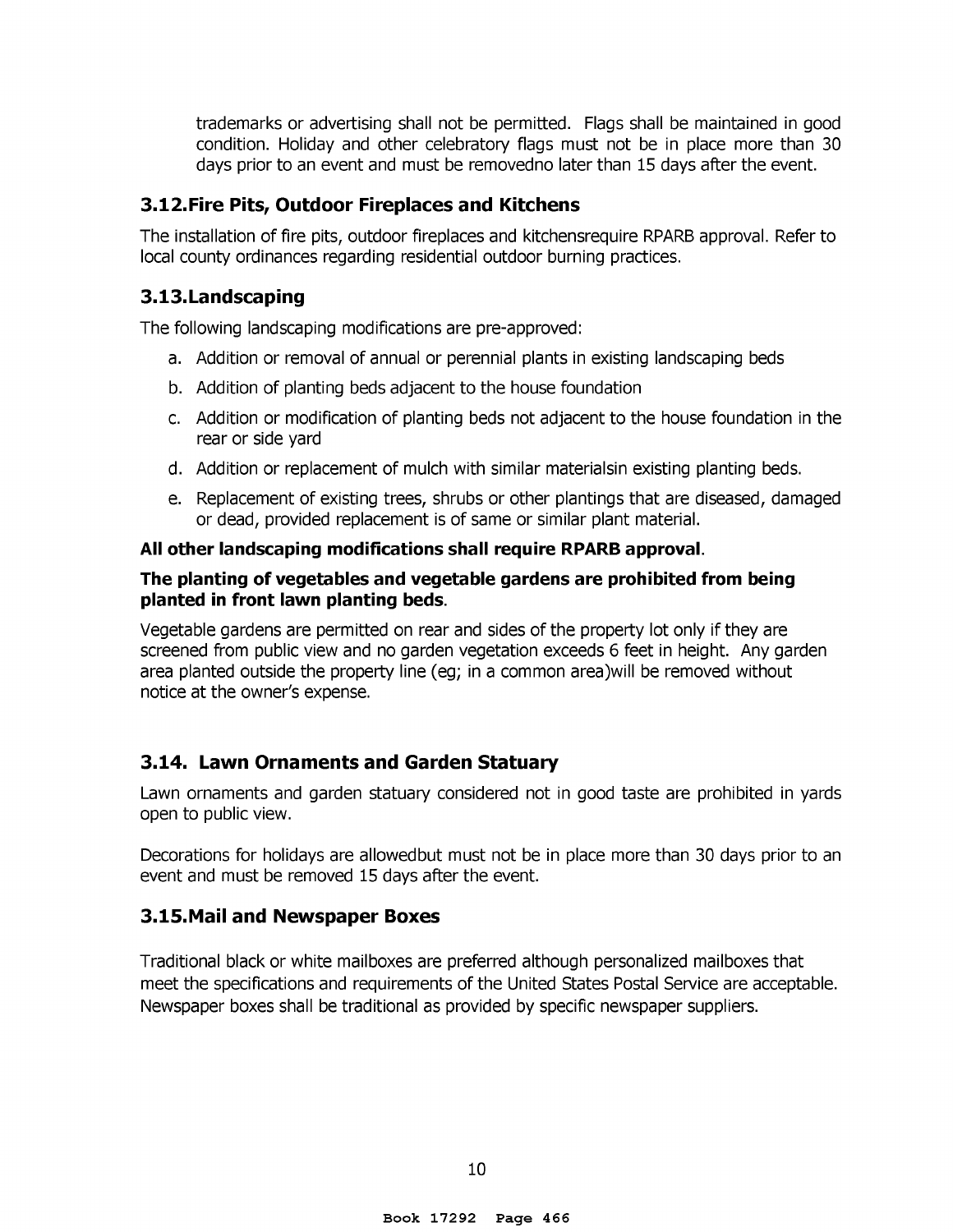#### **3.16.Outdoor Furniture**

All outdoor furniture shall be limited to such typesthat are designed and intended for outdoor use. Furniture that is rusted, torn, faded or otherwise in disrepair shall not be displayed outdoors. Hammocks or similar outdoor furniture are not allowed in front or side yards.

#### **3.17. Pools and Spas**

**Portable or permanent above ground type pools are prohibited.** In-ground pools and small above ground spas or hot tubs are permitted, provided above ground spas incorporate skirting and landscaping, and provided all appurtenances (i.e.: specialty features, sliding boards, skimmer nets and other long handled devices, pool chemicals, filters, pumps, heaters, plumbing etc.) are screened from public view. Pool fencing must meet ARB guidelines as outlined in section 3.10, as well as be in compliance with any neighborhood specific restrictions as outlined in the CC&Rs for a particular neighborhood. All pool fences must also meet all applicable York County safety standards for pool fences. Swimming pool appurtenances such as sliding boards must not be over six (6) feet in height. All pool and spa construction and installation require RPARB approval.

Optional privacy screens for pools or spas on lots abutting the golf course or common open space must be set back a minimum of thirty (30) feet from rear property lines and must not exceed six (6) feet above existing grade. Fencing material may be masonry wall (compatible with the residence), an ARB designed fence option, or other screening material approved by the ARB.

## **3.18.Retaining Walls**

Construction or modification of retaining walls requires RPARB approval.

Such walls shall be properly anchored to withstand overturning forces and shall incorporate weep holes or other proper drainage to permit water trapped behind the wall to be released. Stone, natural or engineered, is the preferred material for the exposed face of retaining walls.

#### **3.19. Screening**

Owners shall construct a screening fence or natural landscaped buffer to shield and hide from view any trash receptacles, electric and gas meters, air-conditioning and pool equipment or similar outside functions. Screening should consist of aesthetically constructed, permanent and finished materials or appropriate landscaping plants. Screening plans do not require RPARB approval unless the breadth of the screening is considered a project as delineated in the scope of these guidelines (eg. fencing, landscaping, etc.)

#### **3.20. Storage Sheds and Outbuildings**

All shed construction requires RPARB approval.

One (1) storage shed or outbuilding may be permitted on a home site provided that:

• It is constructed on site and meets all applicable building codes;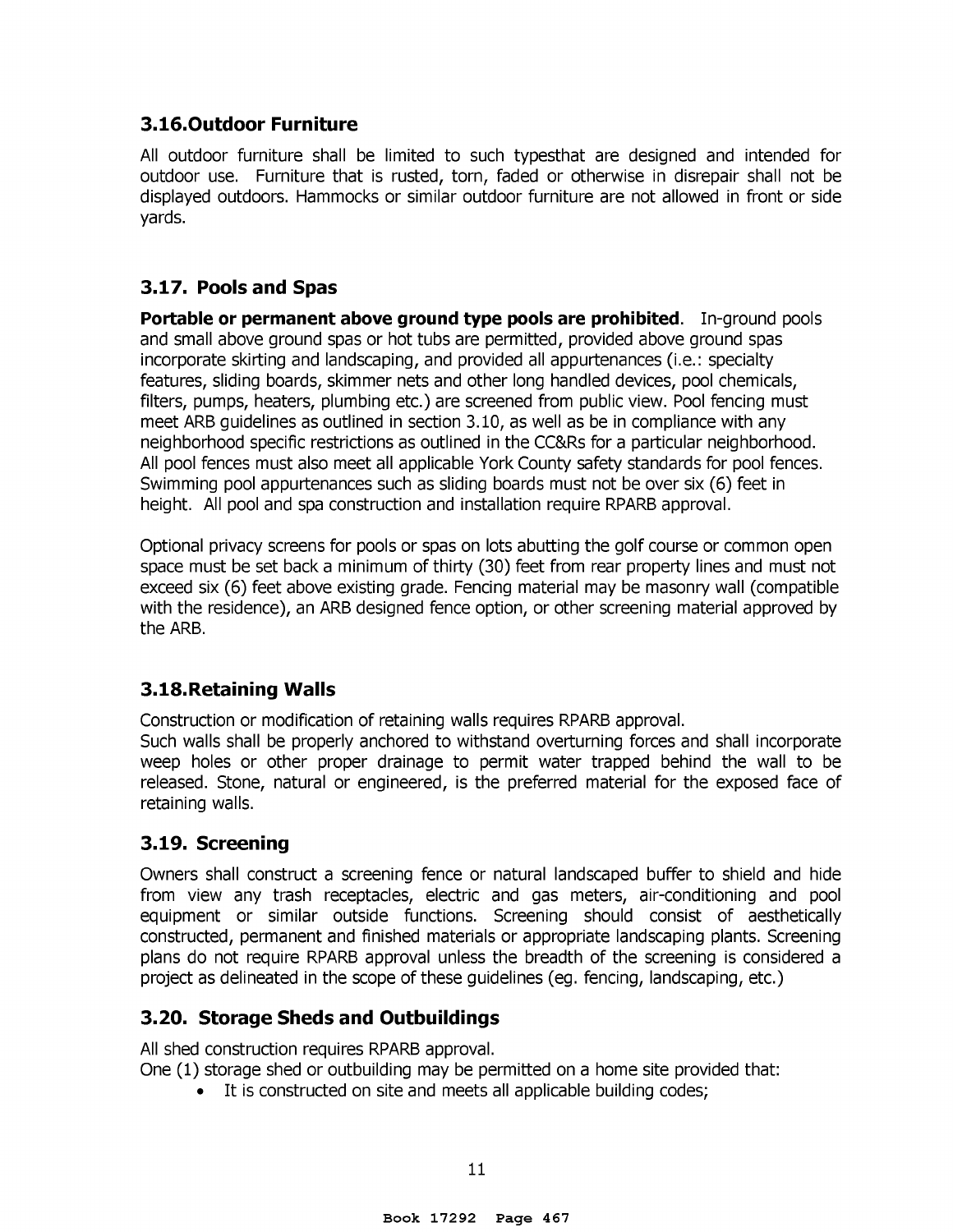- It is not located in front of the house (if located at the side of the house it must be screened from street view) and is set a minimum of five (S)feet inside all property lines or, in the case of a corner lot, it shall be installed in the rear yard as far as possible from the abutting street.
- It does not exceed a maximum of  $12' 0'' \times 10' 0''$  in size nor have an eave height greater than 7 feet;
- The exterior surface is of a color which matches the majority of the facade of the dwelling on the lot;
- A poured concrete foundation is preferred. Concrete blocks may be acceptable if screened with lattice underpinning and landscaping.

#### **3.21. Storm Doors and Windows**

Storm doors and windows must be full-view glass. Full panel combination Storm/Screen doors are permitted on the front of homes.

#### **3.22. Tree Removal**

Except for the removal of dead trees,the removal oftrees measuring six (6) inches or more in diameter, measured from a distance of four (4) feet above ground level, require RPARBapproval.

#### **3.23.Window Air Conditioners**

Window air-conditioning units or window fans are not allowed in the Community-

#### **3. 24. Woodpiles**

Woodpiles are permitted only in the rear yard of dwellings and shall be screened by adequate planting and/or fencing so as to be concealed from view of neighboring properties or streets.Please review screening requirements this section for further guidance.

#### **3.25. Modifications not Named**

Any exterior modifications not specifically named should be verified with RPARBfor applicability prior to execution.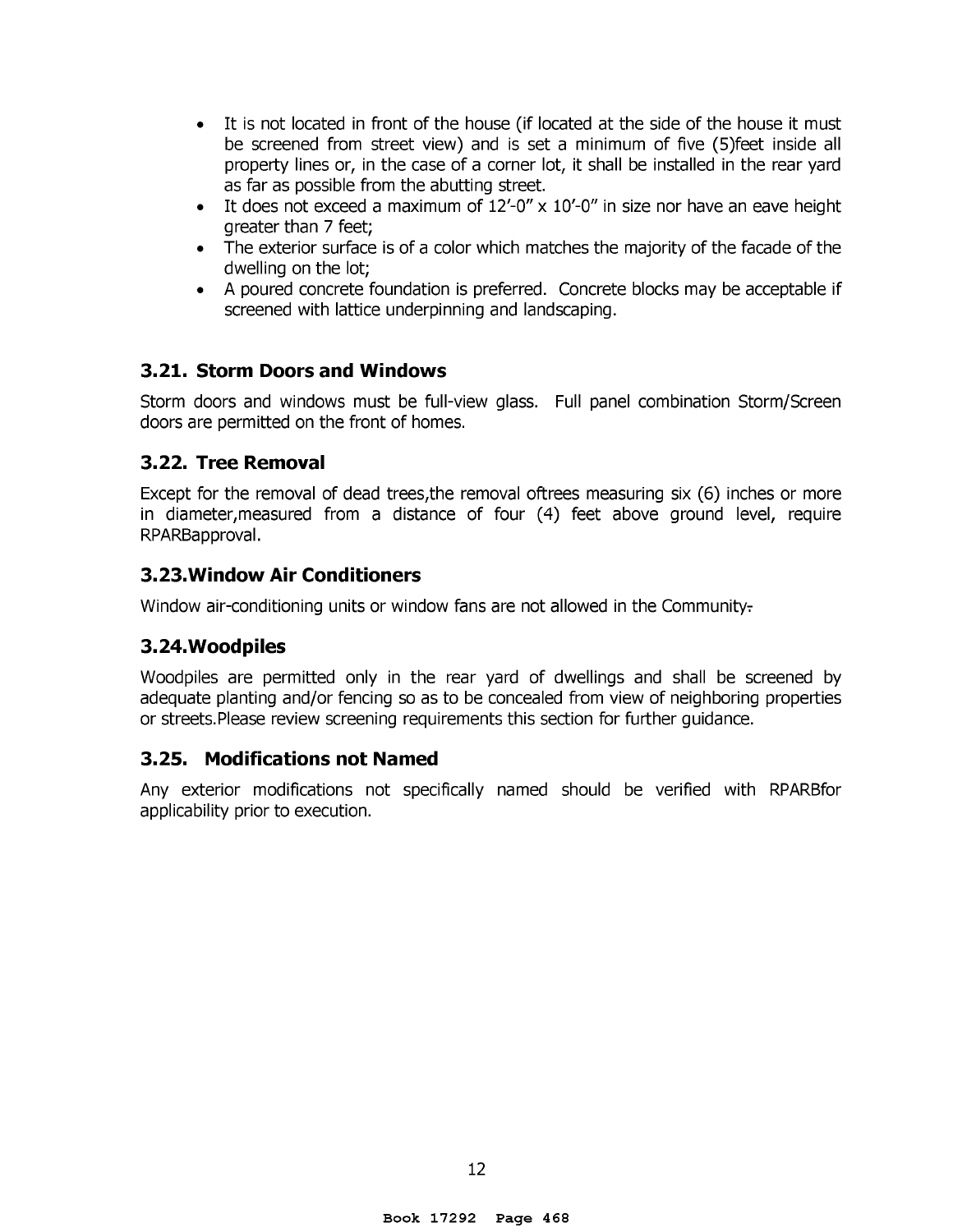

## **Regent Park Architectural Review Board APPLICATION FOR EXTERIOR MODIFICATION**

| $\Box$ |                                                                                                                   | $\Box$<br>$\Box$<br>П                                                                                                                | Tree Removal<br>Driveway Extension |
|--------|-------------------------------------------------------------------------------------------------------------------|--------------------------------------------------------------------------------------------------------------------------------------|------------------------------------|
|        | Antenna or Satellite Dish<br>Arbor, Pergola or Gazebo<br>Deck or Deck Modification<br>Porch or Porch Modification | MODIFICATION TYPE (check all that apply):<br>Fence<br>$\Box$ Landscaping<br>$\Box$ Pool/Spa<br>$\Box$ Storage Shed<br>$\Box$ Parking |                                    |

#### SUBMITTED MATERIALS (check all that apply):

- D Survey
- $\Box$  Specifications/Description  $\Box$  Color Chips
- $\square$  Site Plans □ Photos
- □ Building Permit or
- Accessory Letter
- $\square$  Drawings
- D Material Samples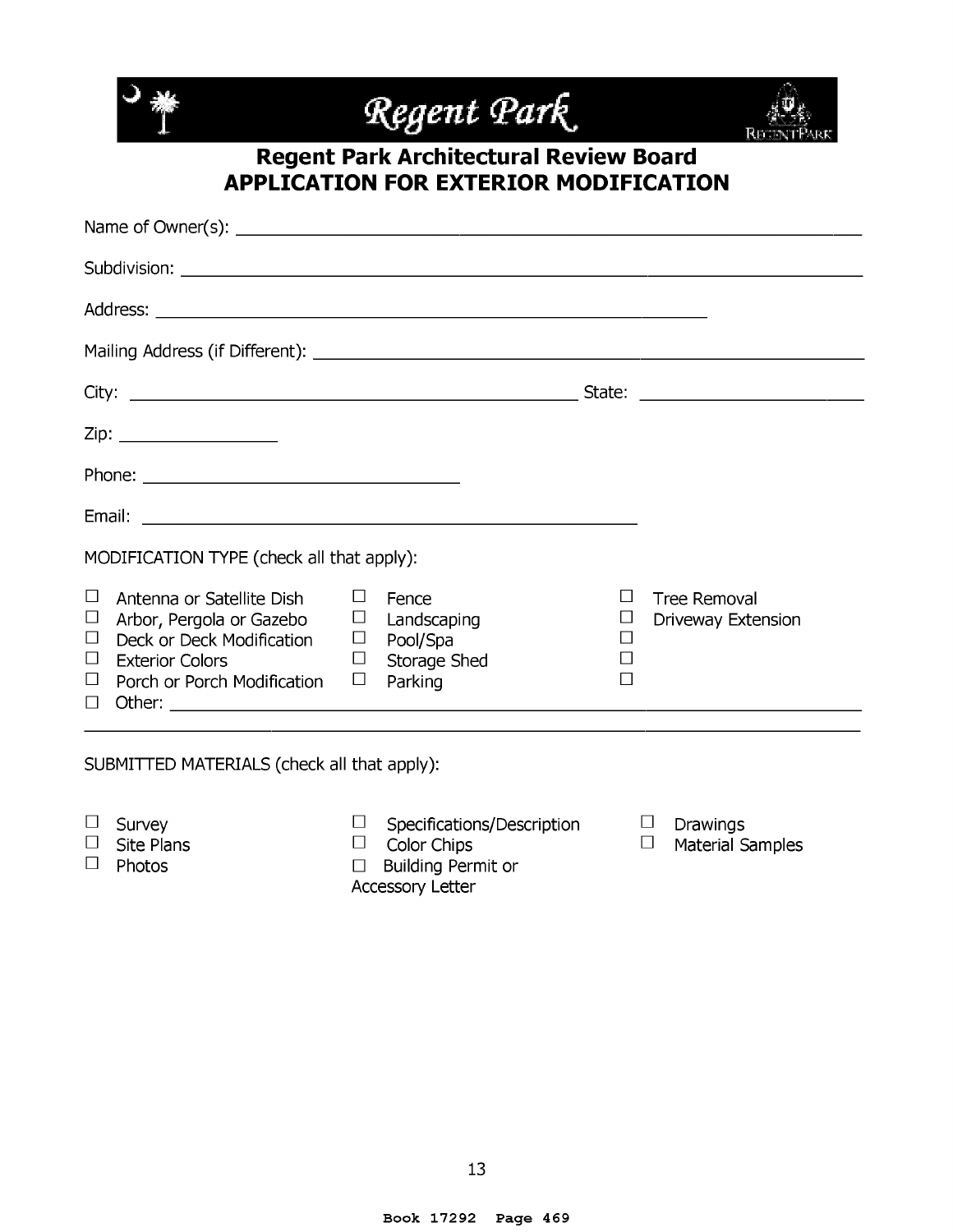Expected Startup Date: \_\_\_\_\_\_\_\_\_\_\_\_\_\_\_\_ Expected Completion Date: \_\_\_\_\_\_\_\_\_\_\_\_\_\_

By submitting this Application, I acknowledge that I have read, understand and agree to comply with all applicable Regent Park governing CC&Rs and guidelines.

Owner's Signature(s): \_\_\_\_\_\_\_\_\_\_\_\_\_\_\_\_\_\_\_\_\_\_\_\_\_\_\_ \_

Mail completed application and attachments to:

Regent Park Community Owner's Association, Inc., c/o William Douglas Management,

4523 Park Road, Suite 201, Charlotte, NC 28209

Or

Email to William Douglas, RP Property Manager: regentpark@wmdouqlas.com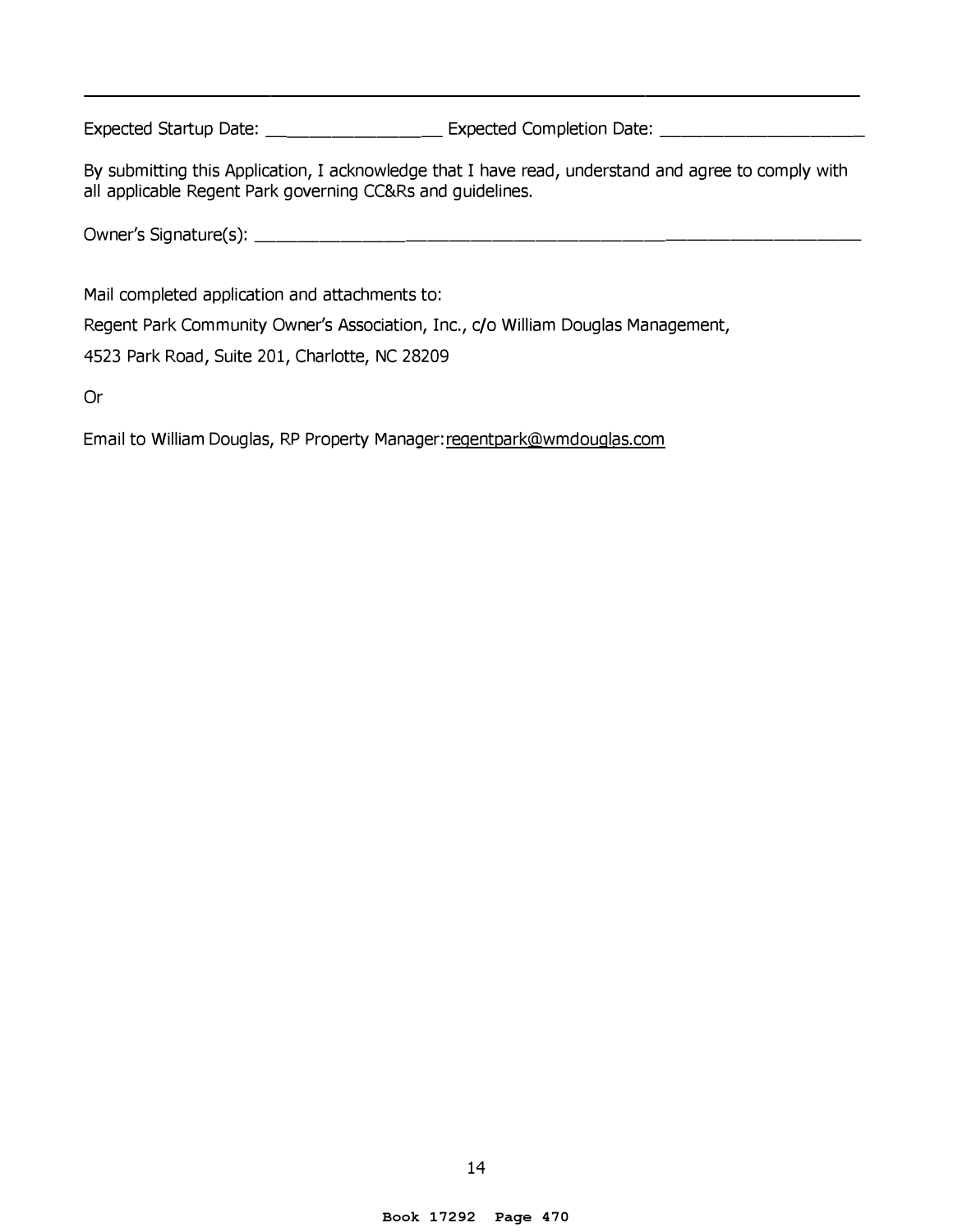## **4. Neighborhood Standards**

#### **4.0 Introduction**

This section establishes Neighborhood Standards that will help to ensure a vibrant and aesthetically positive appearance within the Regent Park community. While these standards are highly recommended, they are all integral in maintaining a beautiful Regent Park; demonstrates homeowner pride and maintains a pleasant suburban living experience, whileultimately insuring future home values.

#### **4.1 Garbage Cans/Recycling Bins**

Garbage cans and recycling bins are to be stored in one of the following locations (stated in order of preference):

- 1. Inside garage;
- 2. Behind the house or,
- 3. Alongside the house.

Aesthetically constructed screening is required to further screen garbage cans from neighbors and street view.Please review screening requirements previous section for further guidance.

Garbage cans and recycling bins shall not be placed on the road more than 24 hours prior to trash service and must be returned to their proper storage location within 24 hours of service completion.

#### **4.2 Outdoor Toys and Equipment**

In order to assist in maintaining a safe and aesthetic neighborhood, children's toys and outdoor equipment (eg. garden tools, ladders, etc.) should be stored within the home, garageor storage shed. Sprinklers and hoses should be coiled and stored after each use.

#### **4.3 Parking and Vehicles, RVs and Boat and Trailer Storage**

All vehicles must be parked in a garage, driveway or on the street parallel to the curb. Vehicles are not to be parked on any portion of lawn or other area not designated for vehicle parking. Nonoperational or unregistered vehicles are to be stored completely within a garage with the garage door closed so that the vehicle cannot be viewed from the exterior of the residence. Commercial or "work" vehicles with permanent equipment or signage are not to be parked overnight within the community.

RVs, boats or trailers are not allowed to be stored within the community unless stored completely within a garage with the garage door closed so that the vehicle cannot be viewed from the exterior of the residence. The temporary storage of described vehicles is allowed for up to 24 hours for immediate maintenance and use. Residents are strongly encouraged to advise William Douglas Management in advance if they plan to have such vehicles at their residence to prevent violation notices from being issued.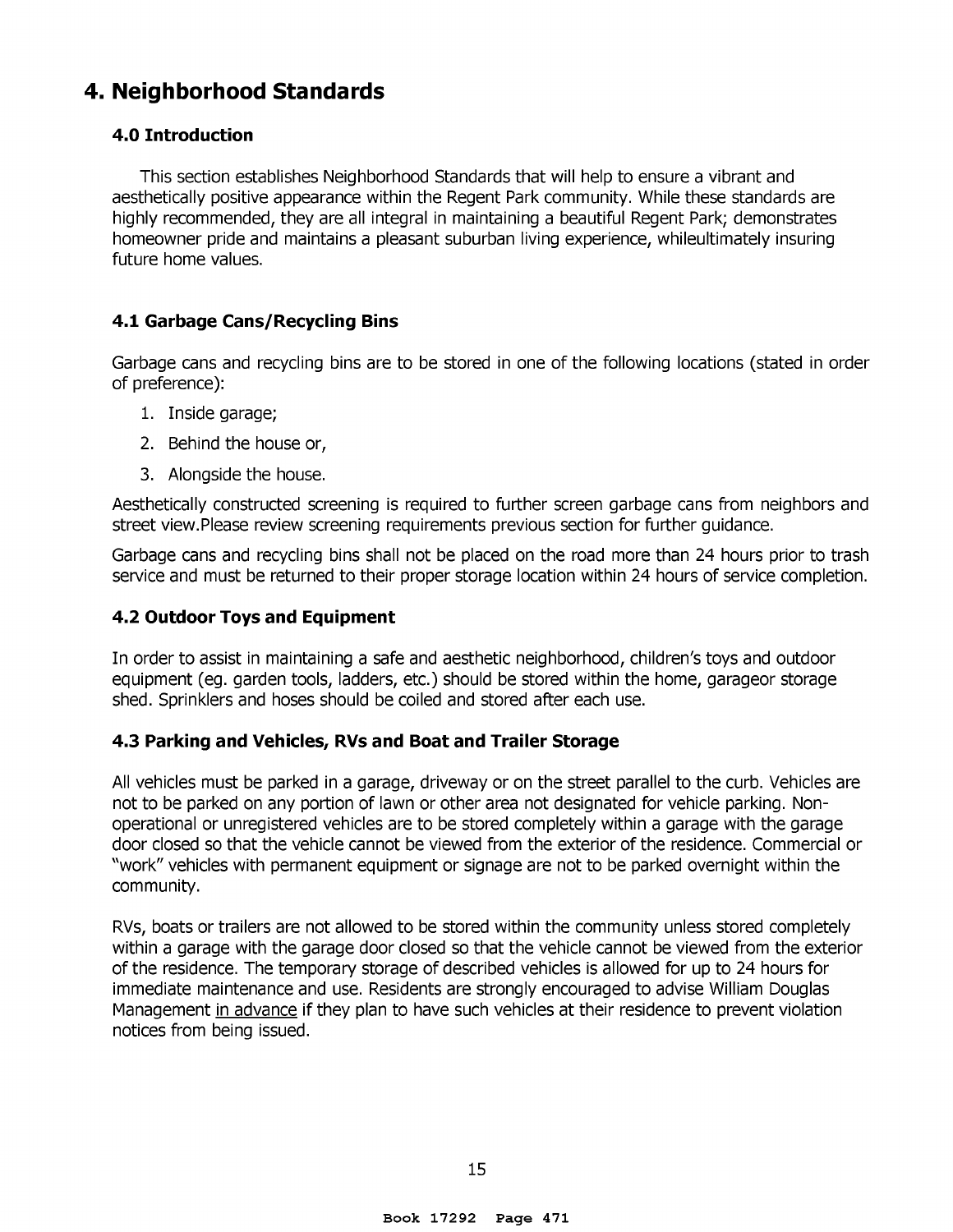#### **4.4 Signs**

No commercial signs shall be erected or maintained on any property within the Community by anyone, including, but not limited to, the Owner, a real estateagent or contractor unless listed in the following Pre-Approved Sign or Temporary Sign lists or with the written permission of the RPARB.

Signage containing offensive language or inappropriate content will be removed and destroyed immediately.

#### a. **No Posting Areas**

With regard to signage restrictions, the Community will be defined as: Any of the roads within the borders of Regent Park between Highway 21 and the railroad tracks, Heritage Boulevard between Business 21 and Regent Parkway, Heritage Parkway from Bennett Road to Heritage Boulevard, and Pikeview at Bamborough, as well as all roads within Madison Green. With the exception of temporary signs as listed below, no signs may be placed in the common area of the Community without written permission of the RPARB. Civic signs for the good of the Community posted by the RPCOA are exempt. No signs may be posted on private property without the prior consent of the Owner; this includes corner lots or those located in a prominent focal area.

#### b. **Pre-Approved Signs**

The following signs are pre-approved and may be posted upon an Owner's property only without additional written approval from the RPARB:

One (1) commercially printed "For Sale" or "For Lease/Rent" sign not to exceed four (4) square feet in area per side and standing no higher than four (4) feet off the ground. The RPARB may impose additional size, shape and color restrictions on these signs.

One (1) commercially printed security sign not to exceed two (2) square feet in area and standing no more than three (3) feet off the ground provided it is located in the front yard within three (3) feet of the front plane of the house. The RPARB may impose additional size, shape and color restrictions on security signs.

One (1) commercially printed political election sign not to exceed four (4) square feet in area per side and standing no more than four (4) feet off the ground provided it is put in place no sooner than thirty (30) days prior to the pertaining election and is removed no later than five (5) days after said election. The RPBARB may impose additional size, shape and color restrictions on political election signs.

#### c. **Temporary Signs Allowed**

The following are designated as temporary signs and may be posted without additional written approval from the RPBARB:

Commercially printed "Open House" signs that promote a new or used home sales special event not to exceed four (4) square feet in area per side and standing no higher than four (4) feet off the ground. The RPARB may impose additional size, shape and color restrictions on these signs.

Commercially printed or hand-crafted "Yard Sale" or "Garage Sale" that promotes individual or neighborhood sales not to exceed four (4) square feet in area per side and standing no higher than four (4) feet off the ground. The RPARB may impose additional size, shape and color restrictions on these signs.